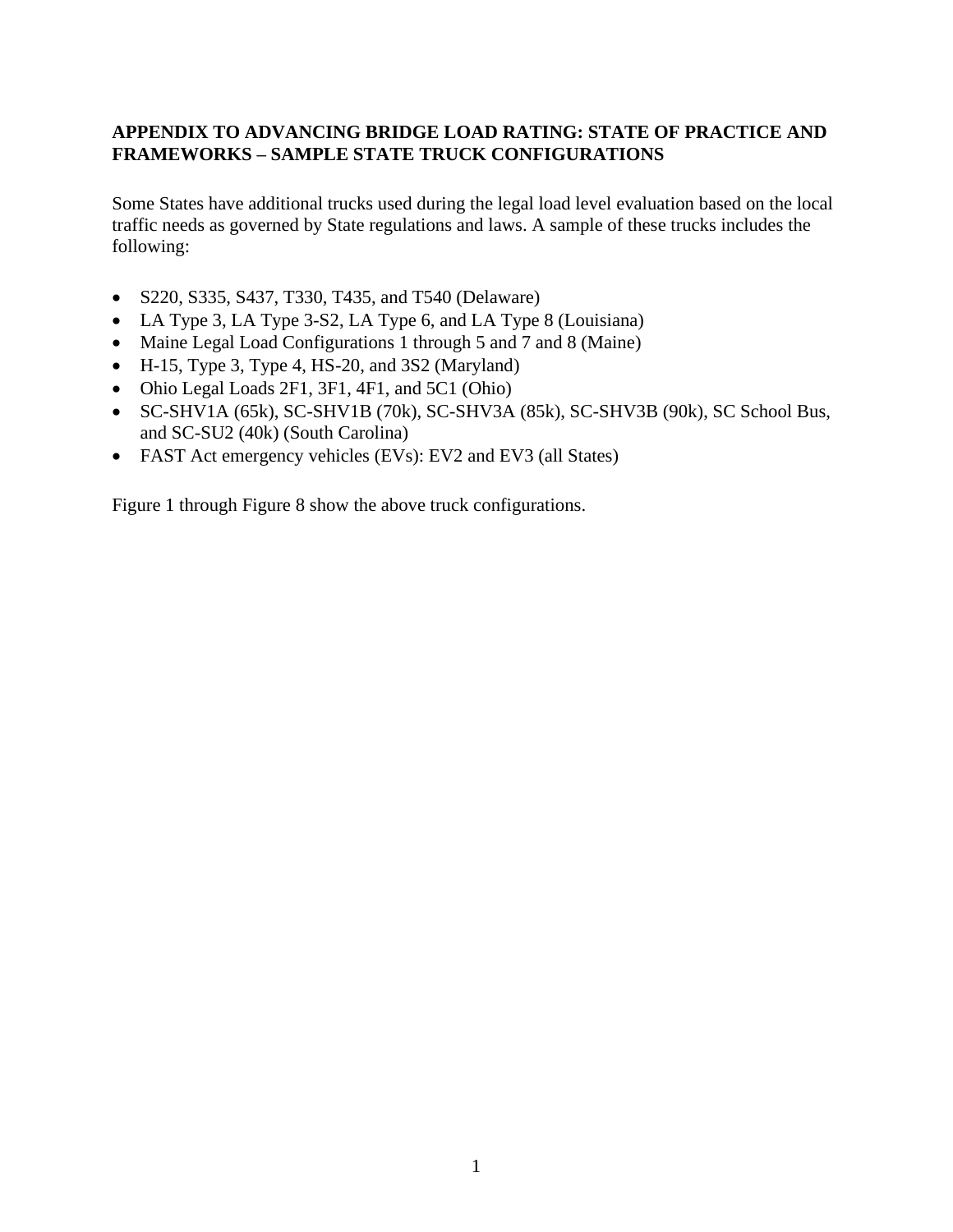

S335 (DE 3 Axle Single Unit) 35 Ton



S437 (DE 4 Axle Single Unit) 37 Ton



<span id="page-1-0"></span>Figure 1. S220, S335, and S437 (Delaware)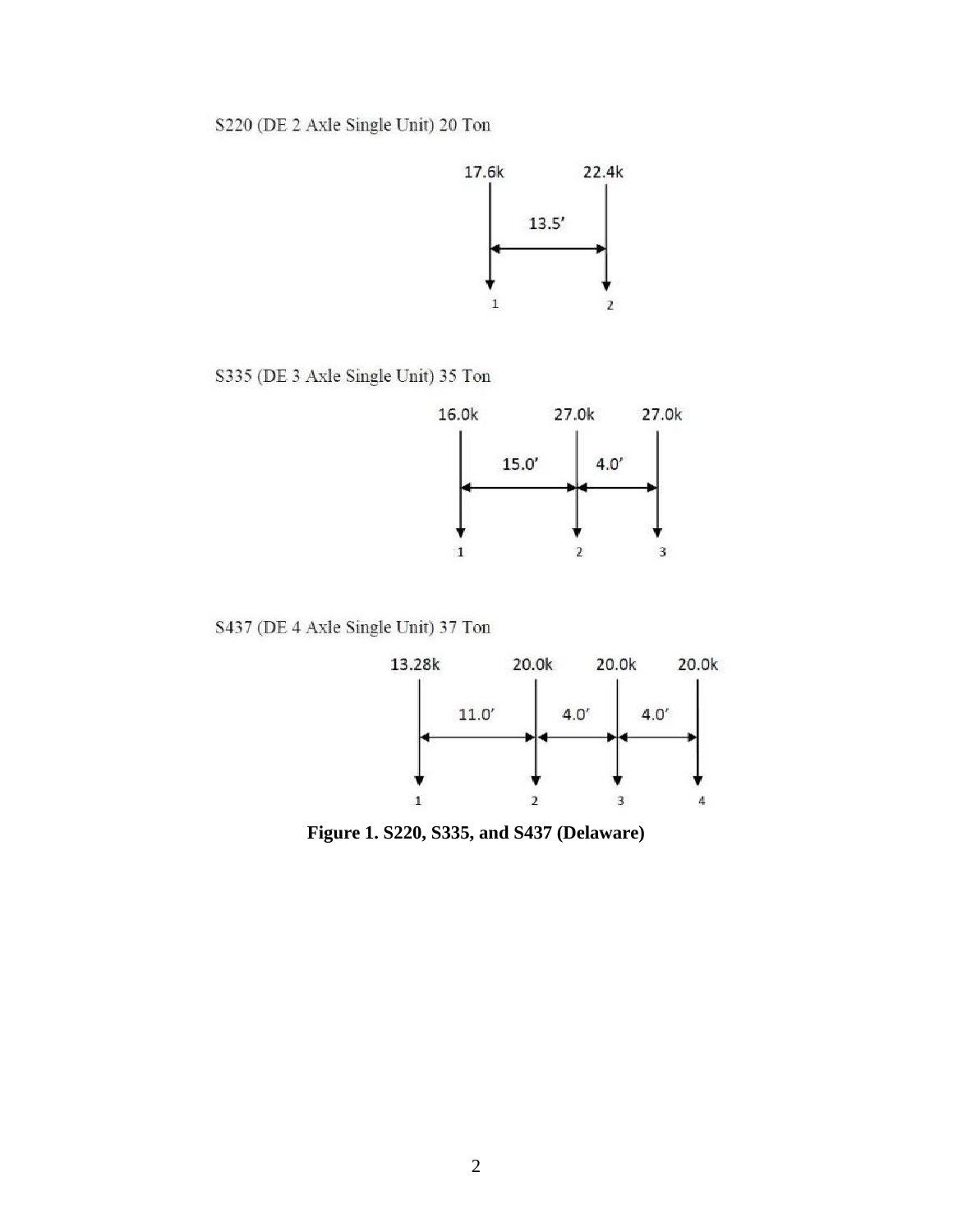

T435 (DE 4 axle Semi) 35 Ton



T540 (DE 5 Axle Semi) 40 Ton



**Figure 2. T330, T435, and T540 (Delaware)**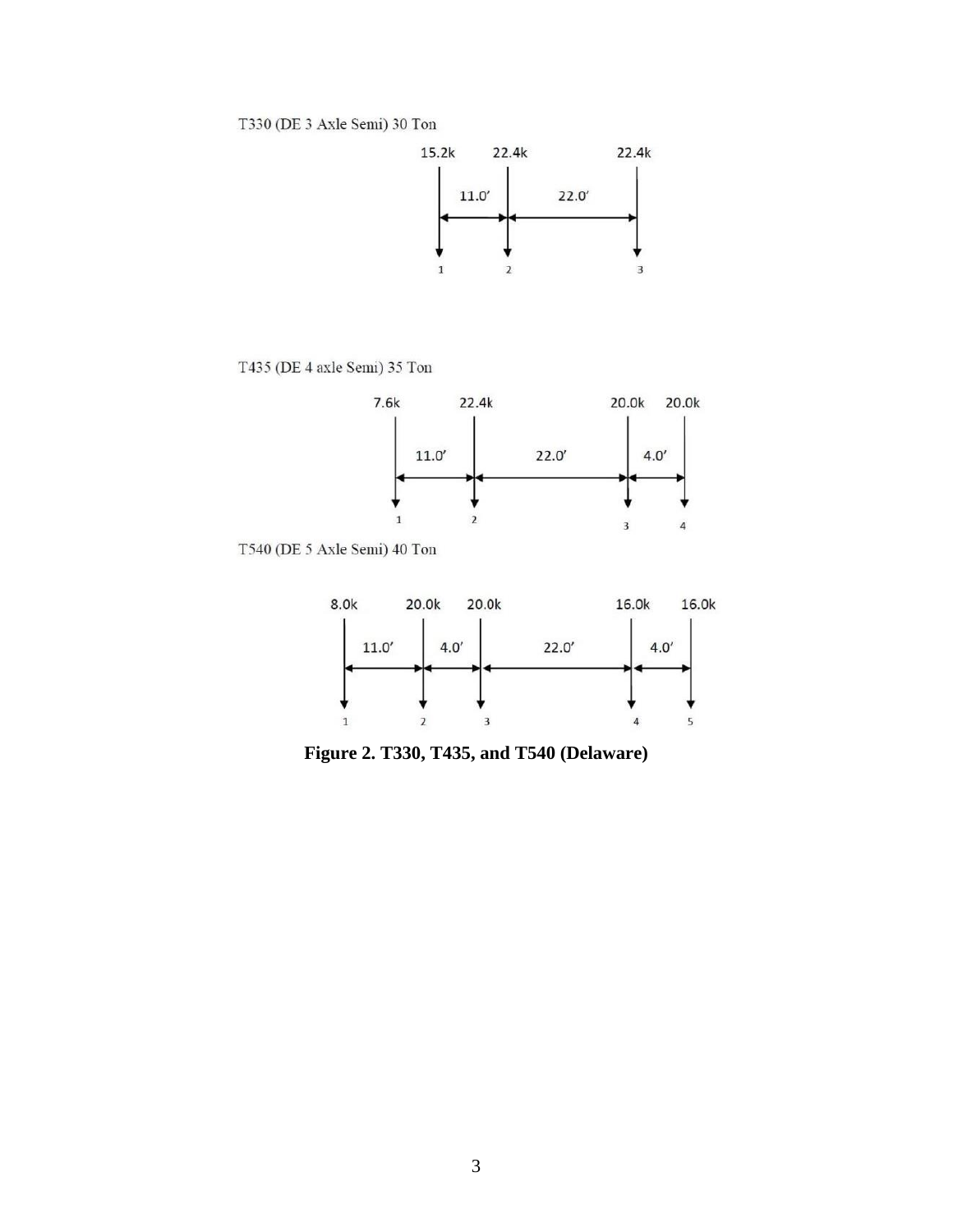

LA Type  $3$  GVW = 41 kips



LA Type 3-S2  $GVW = 73$  kips

 $11^\circ$ 



LA Type 8  $GVW = 88$  Kips

**Figure 3. LA Type 3, LA Type 3-S2, LA Type 6, and LA Type 8 (Louisiana)**

 $16^{\circ}$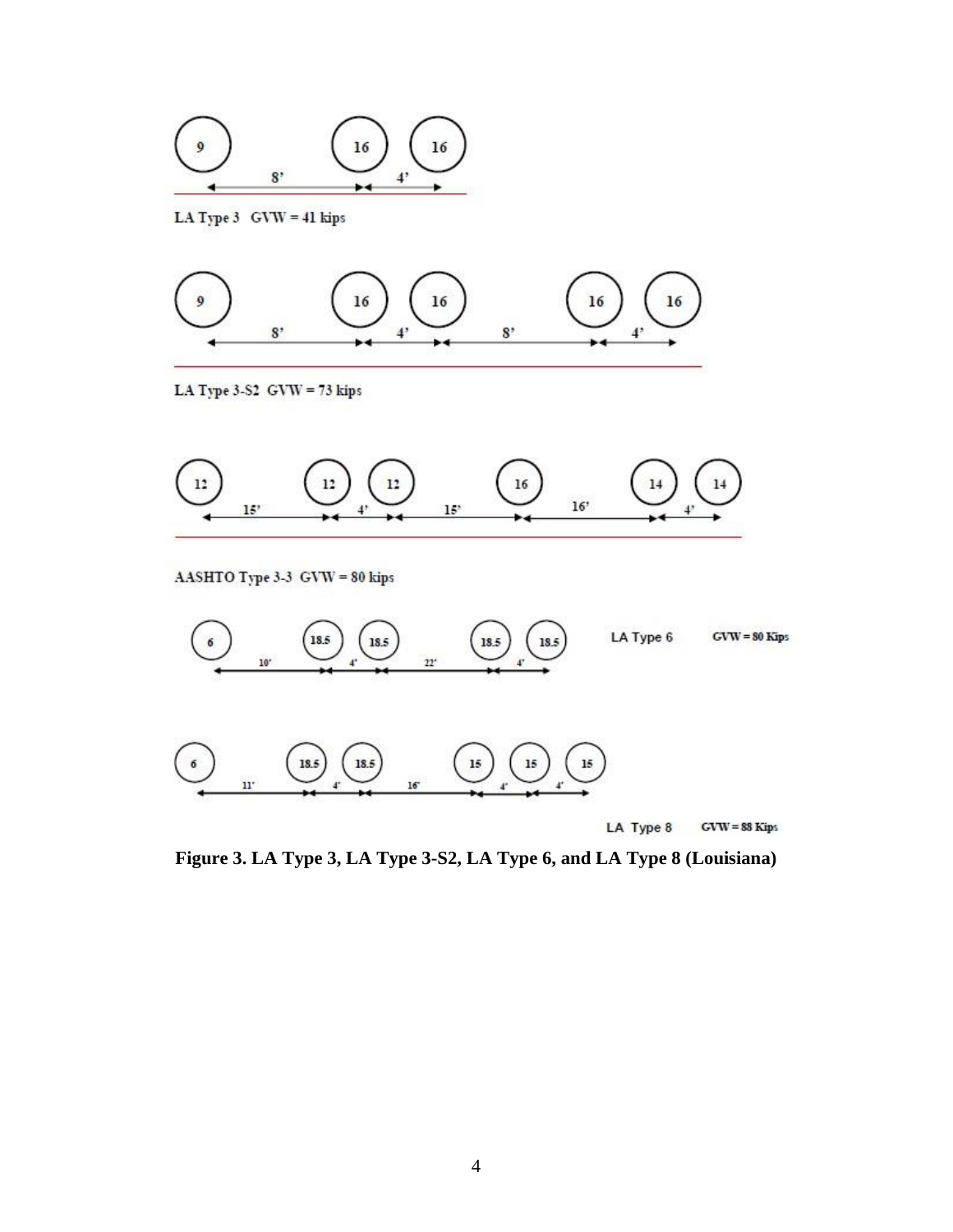

**Figure 4. Maine legal load configurations 1 through 4 (Maine)**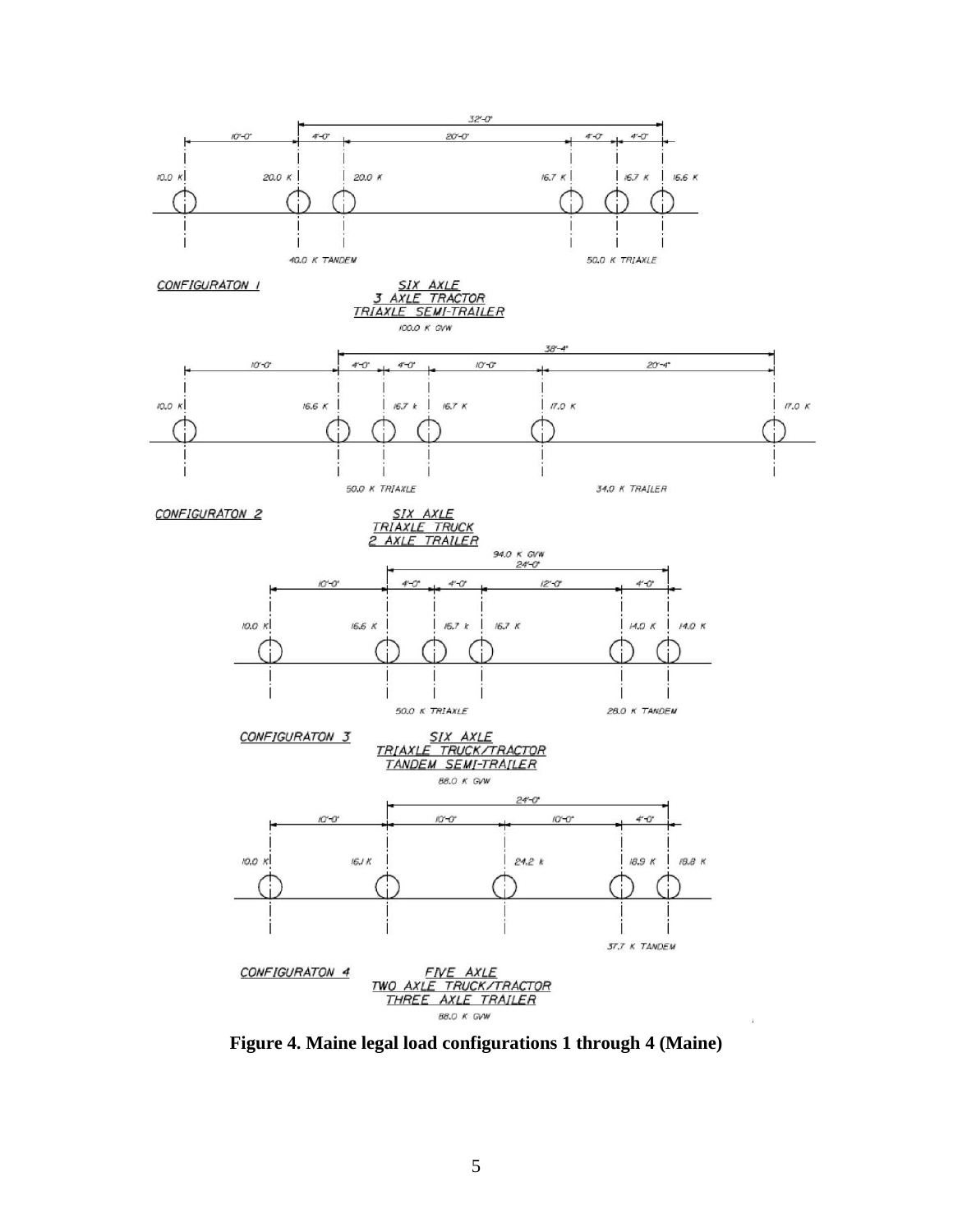

**Figure 5. Maine legal load configurations 5, 7, and 8 (Maine)**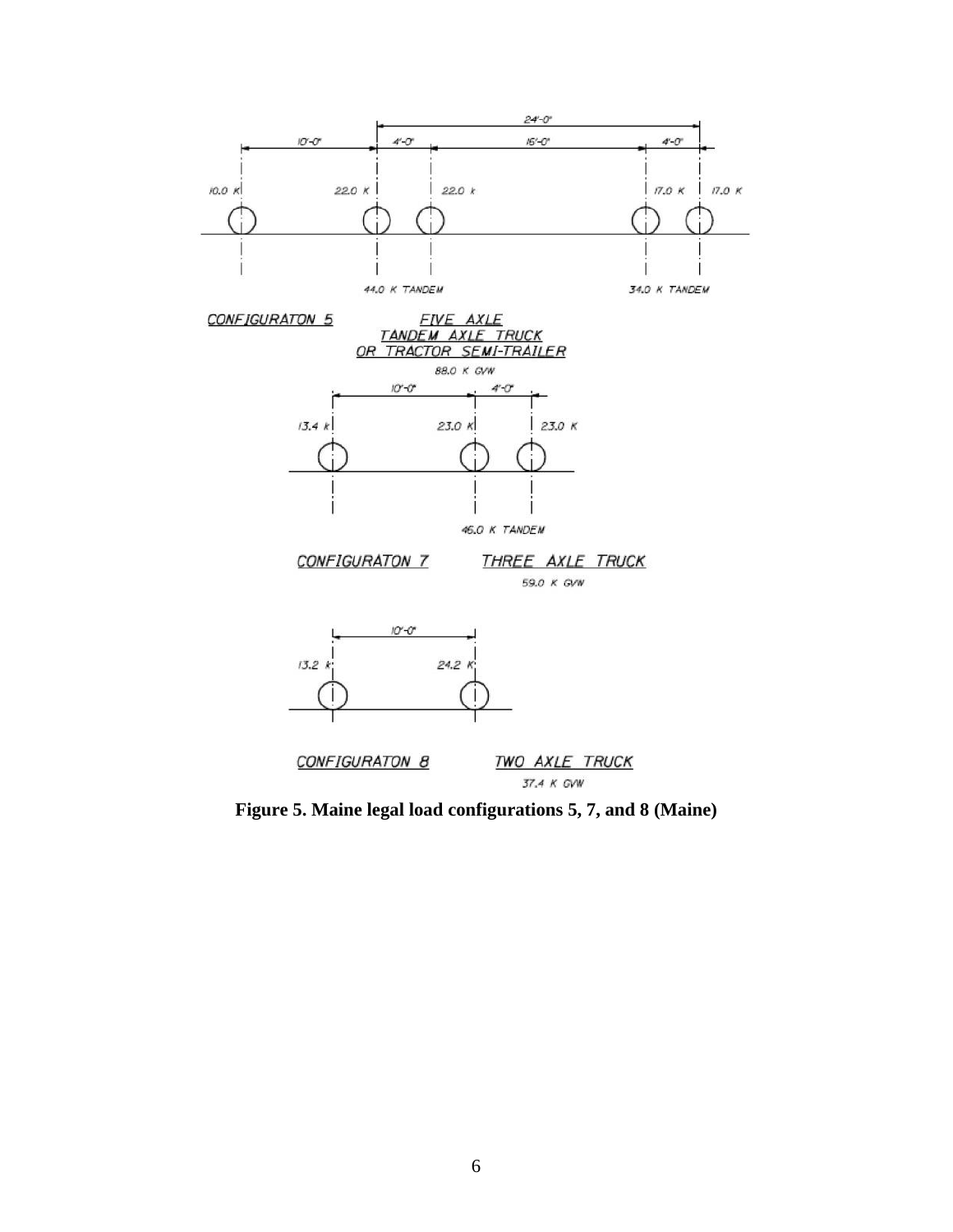|                         | <b>OHIO LEGAL LOADS</b>                                                                                 |                     |  |  |  |
|-------------------------|---------------------------------------------------------------------------------------------------------|---------------------|--|--|--|
| <b>Load Designation</b> | <b>Load Configuration</b>                                                                               | <b>Gross Weight</b> |  |  |  |
| 2F1                     | $\overline{10}$ $\times$<br>$\sqrt{20}$<br>10'                                                          | 15 Tons             |  |  |  |
| 3F1                     | $\mathbf{E}$<br>$\overline{12}$<br>10'<br>4'                                                            | 23 Tons             |  |  |  |
| 4F1                     | $\overline{12}$ k<br>$\overline{14}$ k<br>$\overline{14}$ k<br>$\mathbf{I}^{\sharp}$<br>4'<br>10'<br>4' | 27 Tons             |  |  |  |
| <b>5C1</b>              | 12k<br>$\frac{17}{k}$<br>$\overline{17}$ k<br>12'<br>31'<br>4'<br>4'                                    | 40 Tons             |  |  |  |

**Figure 6. Ohio legal loads 2F1, 3F1, 4F1, and 5C1 (Ohio)**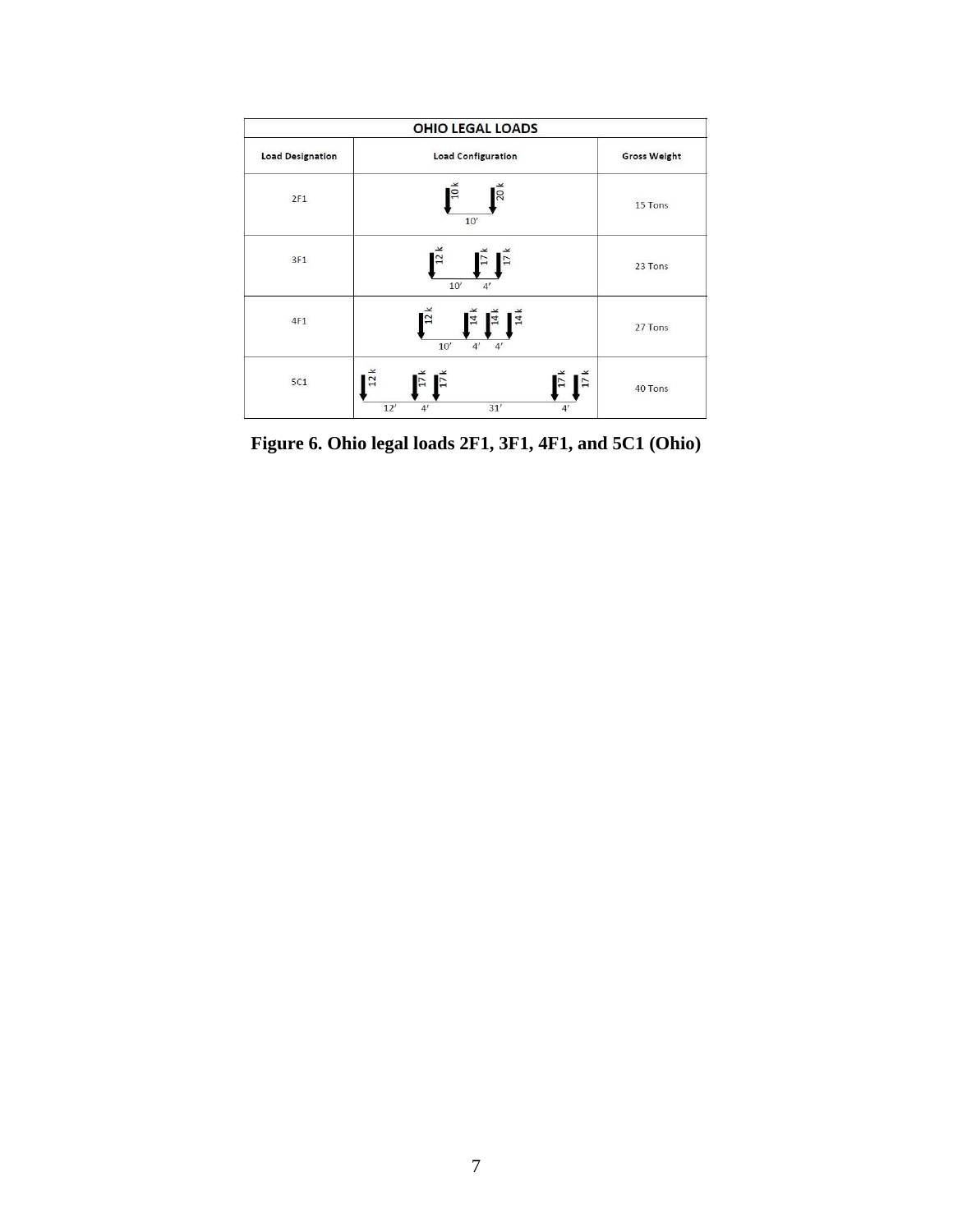

SC-SU<sub>2</sub>

**Figure 7. SC-SHV1A (65k), SC-SHV1B (70k), SC-SHV3A (85k), SC-SHV3B (90k), SC School Bus, and SC-SU2 (40k) (South Carolina)**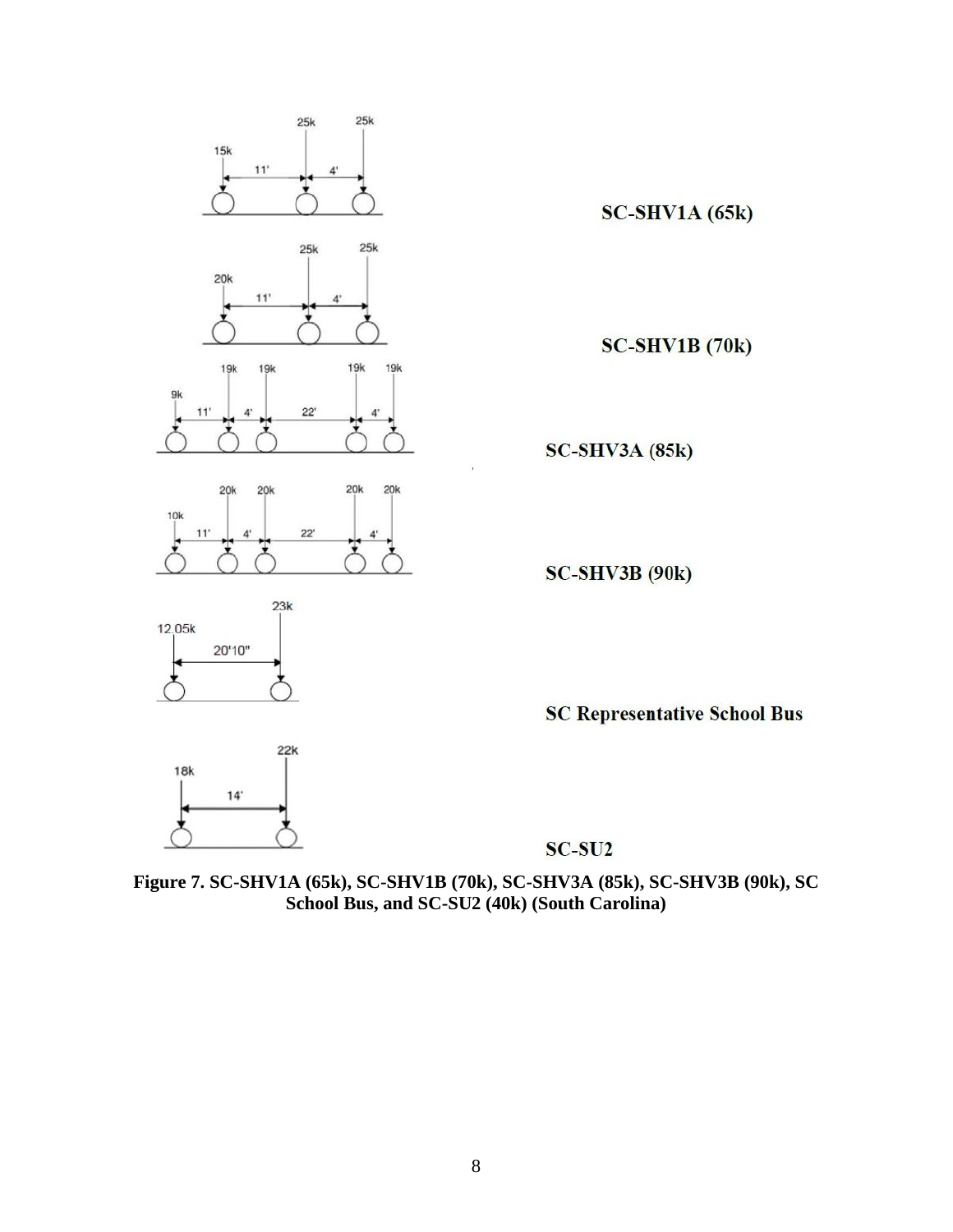

**Figure 8. FAST Act's emergency vehicles (EVs): EV2 and EV3 (all States)**

<span id="page-8-0"></span>With respect to the issuance of permit trucks, Mlynarski et al. (2011) indicated that a wide range of truck loads are being used to rate bridges for "typical" permit vehicles throughout the United States. Furthermore, the American Association of State and Highway Transportation Officials (AASHTO) Manual of Bridge Evaluation (MBE) does not list the truck types for evaluating permit loads.

Mlynarski et al. (2011) narrowed down the large number of trucks in four regions across the country resulting in a total of eight trucks that are somewhat representative of the standard permit trucks in each region: WA-02 and OR-06 for the northwest region, NM-04 and TX-04 for the southwest region, IL-01 and DE-07 for the northeast region, and FL-04 and NC-21 for the southeast region. The trucks identified by Mlynarksi et al. represent an "average truck" and a "heavy truck" for each region. [Figure 9](#page-9-0) shows the typical permit trucks in the four regions across the country as summarized by Mlynarski et al (2011).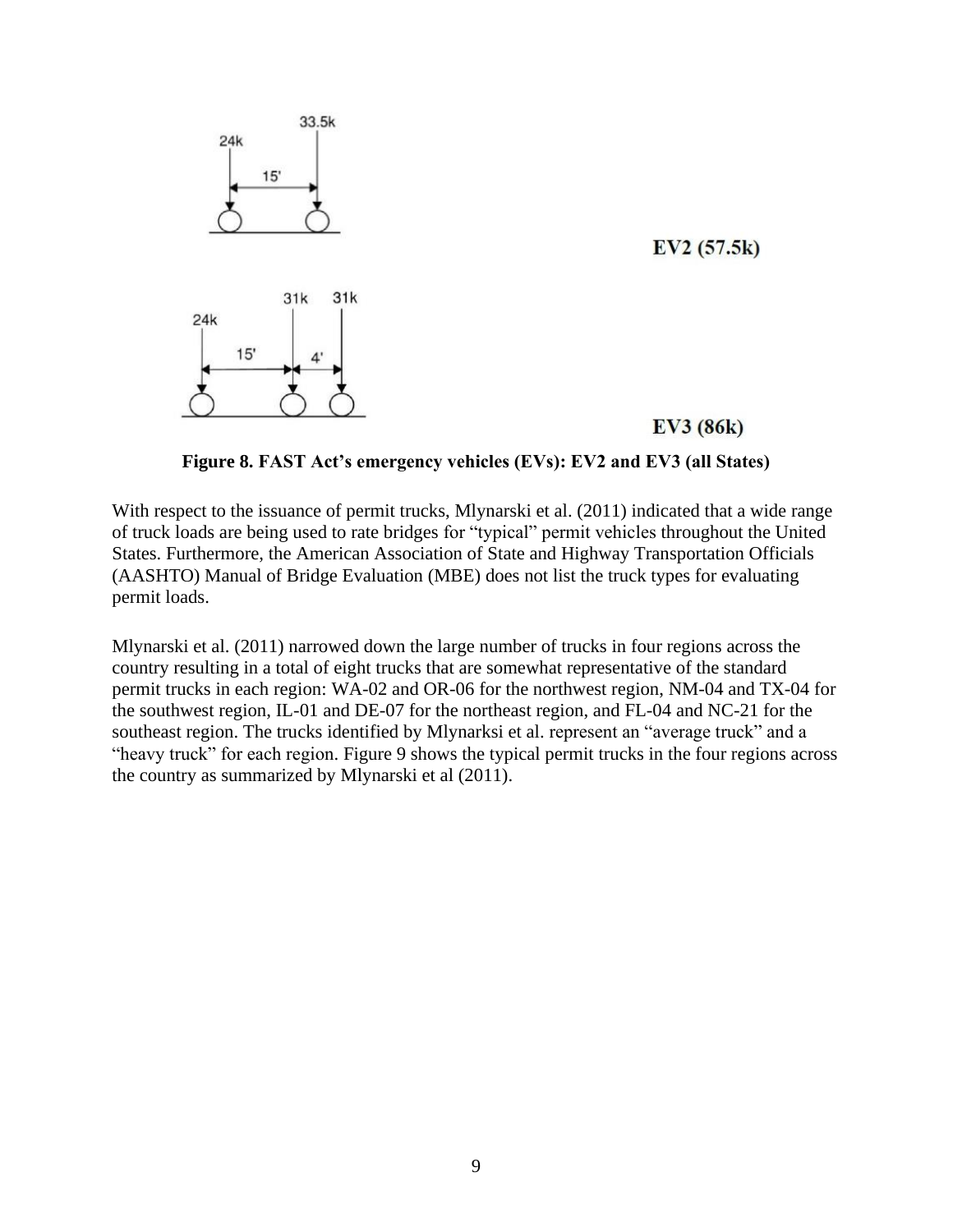

**Figure 9. "Typical" permit vehicles**

<span id="page-9-0"></span>In addition, a sample of trucks that are listed in various State manuals are summarized as follows:

- California permit vehicles P13, P11, P9, P7, and P5 (Californian and Nevada)
- AC2, AC3, AC4, and AC5 (Delaware)
- 90 kip six-axle vehicle (Kentucky)
- 136 kip (A) seven-axle truck with triple-axle configuration (Kentucky)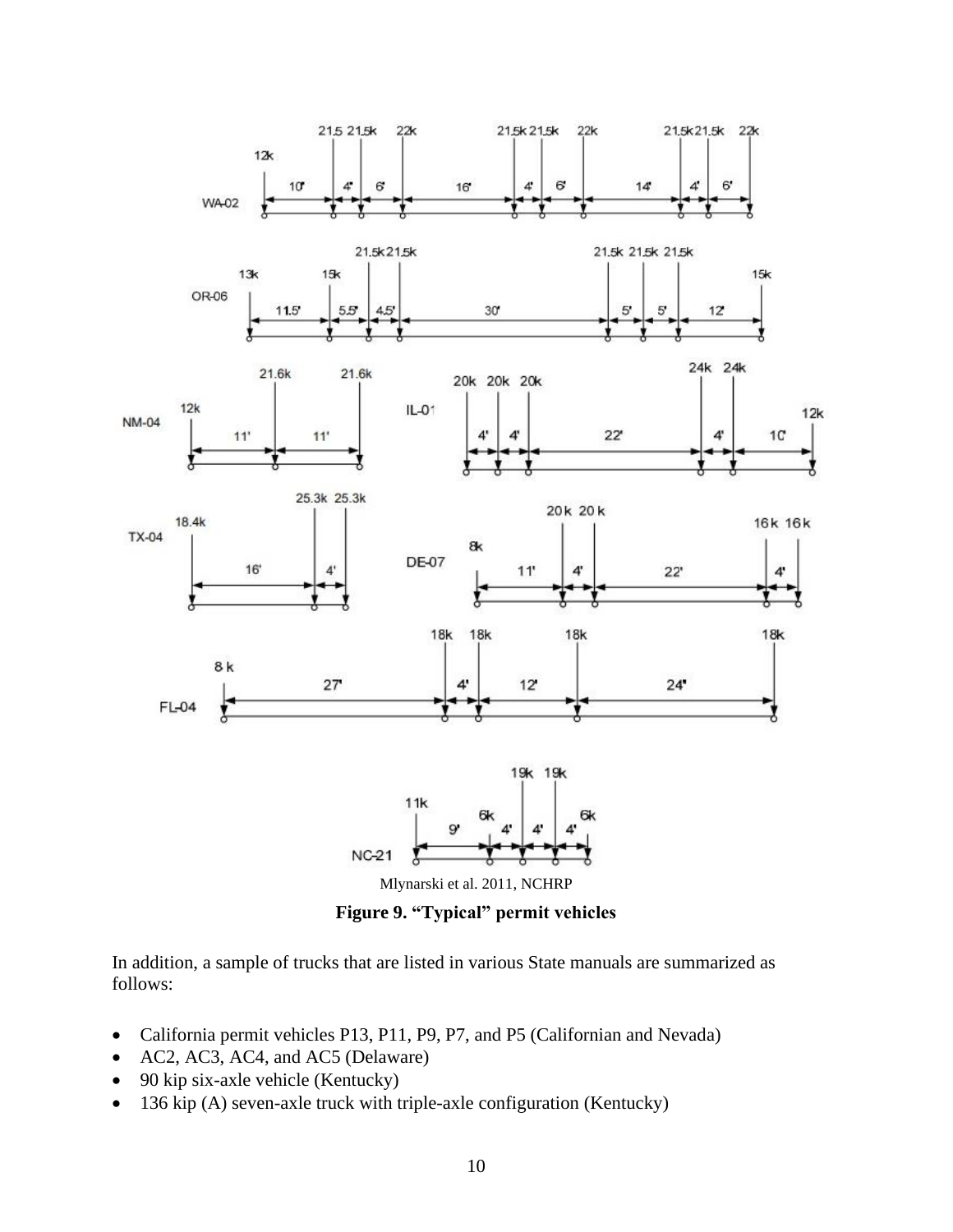- 136 kip (B) seven-axle truck with quad-axle configuration (Kentucky)
- 156 kip eight-axle truck with a quad-axle (Kentucky)
- UT-P6, UT-P7, UTP8, UT-P9a, and UT-P9b (Utah)
- OL1 and OL2 (Washington)

[Figure 10](#page-10-0) through [Figure 13](#page-13-0) show the above truck configurations. Note that this list is not all encompassing.



Standard Permit Rating and Design Vehicles with Purple Loads

| Load Rate      | Axle Purple Loads (Unbonused) |     |     |     |     |     |     |          |     |     |     |         |     |
|----------------|-------------------------------|-----|-----|-----|-----|-----|-----|----------|-----|-----|-----|---------|-----|
|                | #1                            | #2  | #3  | #4  | #5  | #6  | #7  | #8       | #9  | #10 | #11 | #12     | #13 |
| P5             | 26k                           | 24k | 24k | 24k | 24k |     |     |          |     |     |     |         |     |
| P7             | 26k                           | 24k | 24k | 24k | 24k | 24k | 24k | -------- |     |     |     |         |     |
| P <sub>9</sub> | 26k                           | 24k | 24k | 24k | 24k | 24k | 24k | 24k      | 24k |     |     | ------- |     |
| P11            | 26k                           | 24k | 24k | 24k | 24k | 24k | 24k | 24k      | 24k | 24k | 24k |         |     |
| P13            | 26k                           | 24k | 24k | 24k | 24k | 24k | 24k | 24k      | 24k | 24k | 24k | 24k     | 24k |

Load Rate P5 = Minimum Vehicle Load Rate P13 = Maximum Vehicle

<span id="page-10-0"></span>

|  | Figure 10. California permit vehicles P13, P11, P9, P7, and P5 (Californian and Nevada) |  |  |  |  |  |  |
|--|-----------------------------------------------------------------------------------------|--|--|--|--|--|--|
|  |                                                                                         |  |  |  |  |  |  |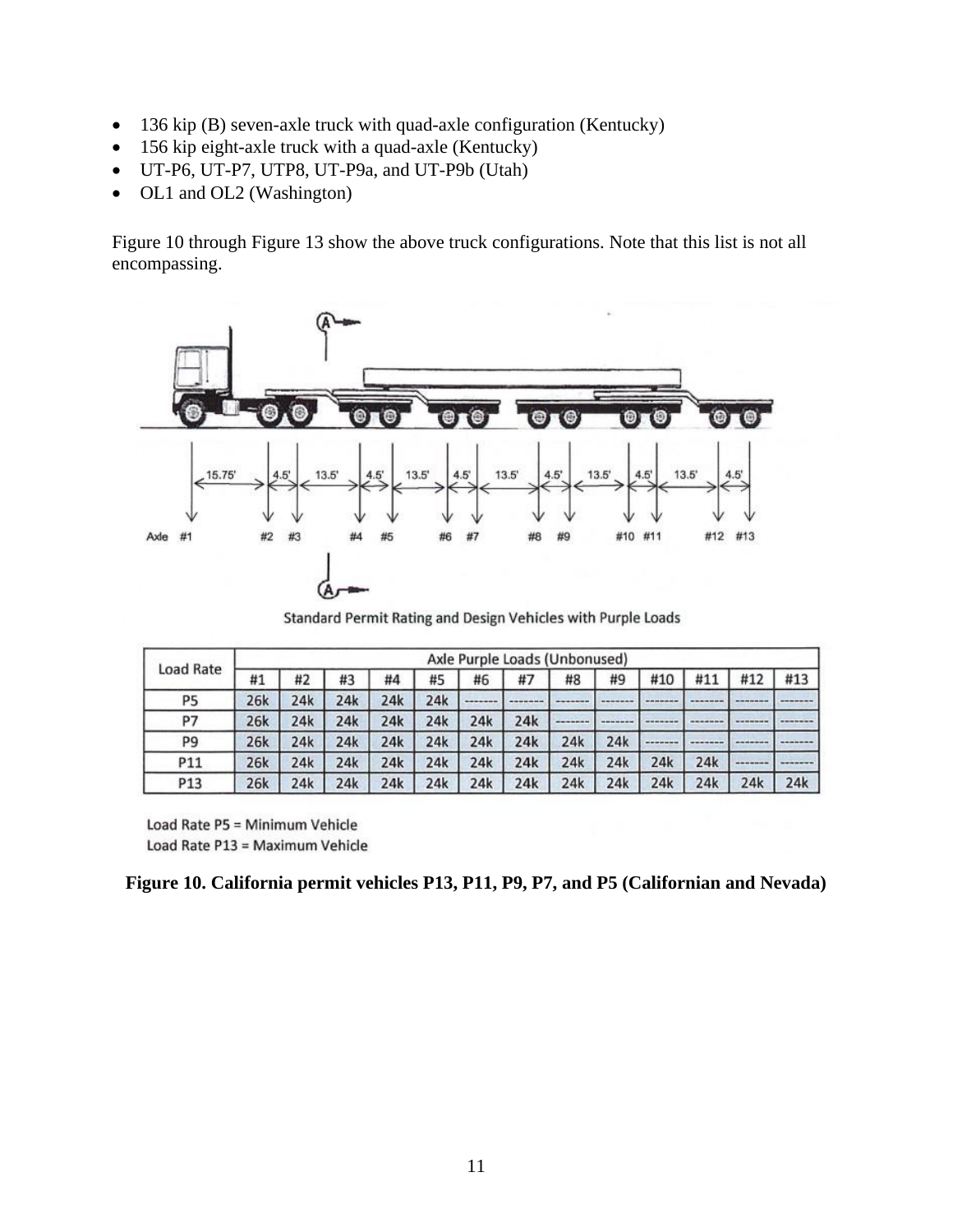



AC3-3 Axle Annual Permit Crane



AC4-4 Axle Annual Permit Crane



Figure 11. AC2, AC3, AC4, and AC5 (Delaware)

 $\overline{3}$ 

Δ

5

 $\overline{2}$ 

 $\overline{1}$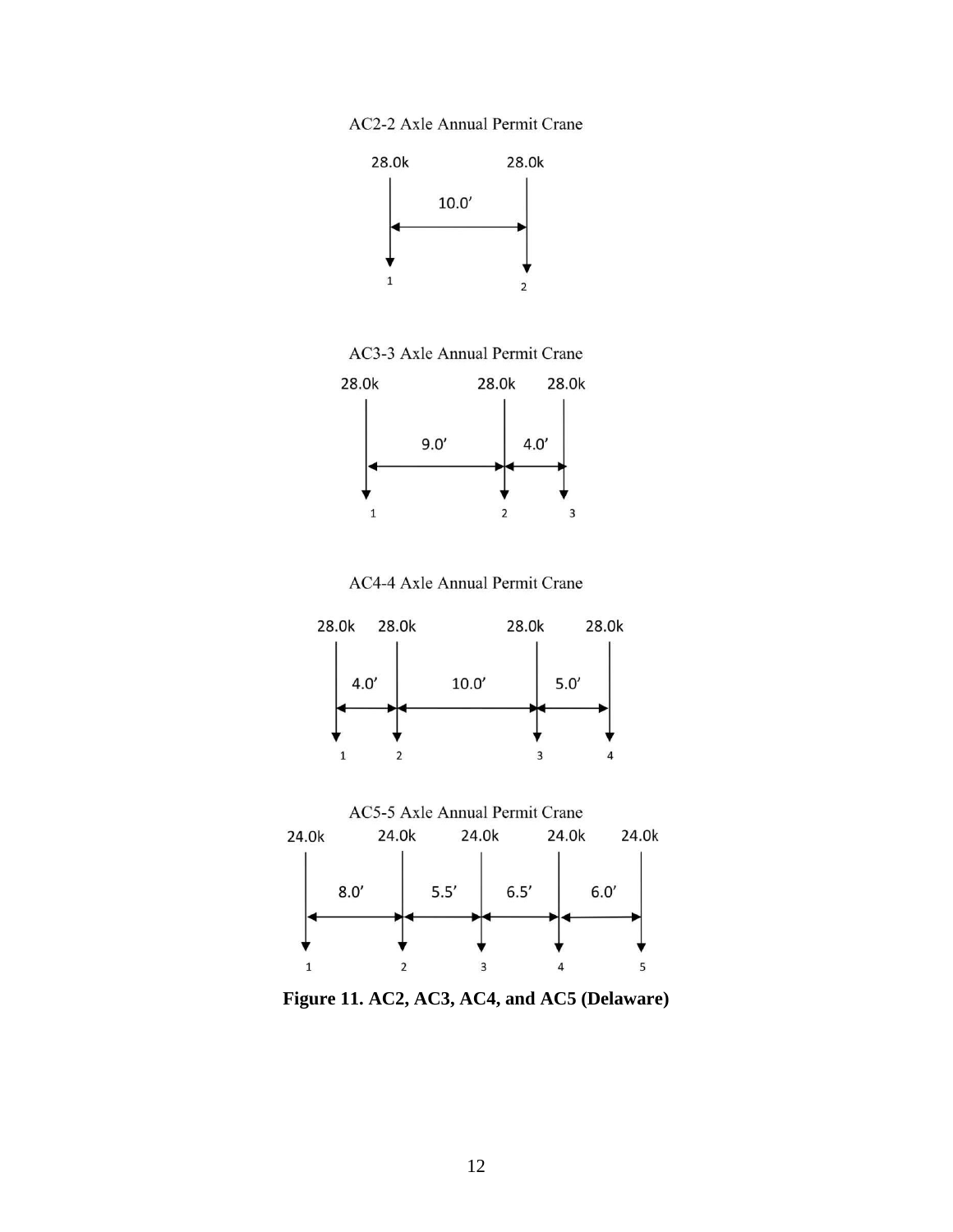

$$
\begin{array}{|c|c|c|c|}\hline \phantom{10} & \phantom{10} & \phantom{10} & \phantom{10} & \phantom{10} & \phantom{10} & \phantom{10} & \phantom{10} & \phantom{10} & \phantom{10} & \phantom{10} & \phantom{10} & \phantom{10} & \phantom{10} & \phantom{10} & \phantom{10} & \phantom{10} & \phantom{10} & \phantom{10} & \phantom{10} & \phantom{10} & \phantom{10} & \phantom{10} & \phantom{10} & \phantom{10} & \phantom{10} & \phantom{10} & \phantom{10} & \phantom{10} & \phantom{10} & \phantom{10} & \phantom{10} & \phantom{10} & \phantom{10} & \phantom{10} & \phantom{10} & \phantom{10} & \phantom{10} & \phantom{10} & \phantom{10} & \phantom{10} & \phantom{10} & \phantom{10} & \phantom{10} & \phantom{10} & \phantom{10} & \phantom{10} & \phantom{10} & \phantom{10} & \phantom{10} & \phantom{10} & \phantom{10} & \phantom{10} & \phantom{10} & \phantom{10} & \phantom{10} & \phantom{10} & \phantom{10} & \phantom{10} & \phantom{10} & \phantom{10} & \phantom{10} & \phantom{10} & \phantom{10} & \phantom{10} & \phantom{10} & \phantom{10} & \phantom{10} & \phantom{10} & \phantom{10} & \phantom{10} & \phantom{10} & \phantom{10} & \phantom{10} & \phantom{10} & \phantom{10} & \phantom{10} & \phantom{10} & \phantom{10} & \phantom{10} & \phantom{10} & \phantom{10} & \phantom{10} & \phantom{10} & \phantom{10} & \phantom{10} & \phantom{10} & \phantom{10} & \phantom{10} & \phantom{10} & \phantom{10} & \phantom{10} & \phantom{10}
$$

UT-P8 (GVW =  $105<sup>k</sup>$ )



 $UT-PI (GVW = 108<sup>k</sup>)$ 



 $UT-P6$  (GVW =  $96<sup>k</sup>$ )

Figure 12. UT-P6, UT-P7, UTP8, UT-P9a, and UT-P9b (Utah)